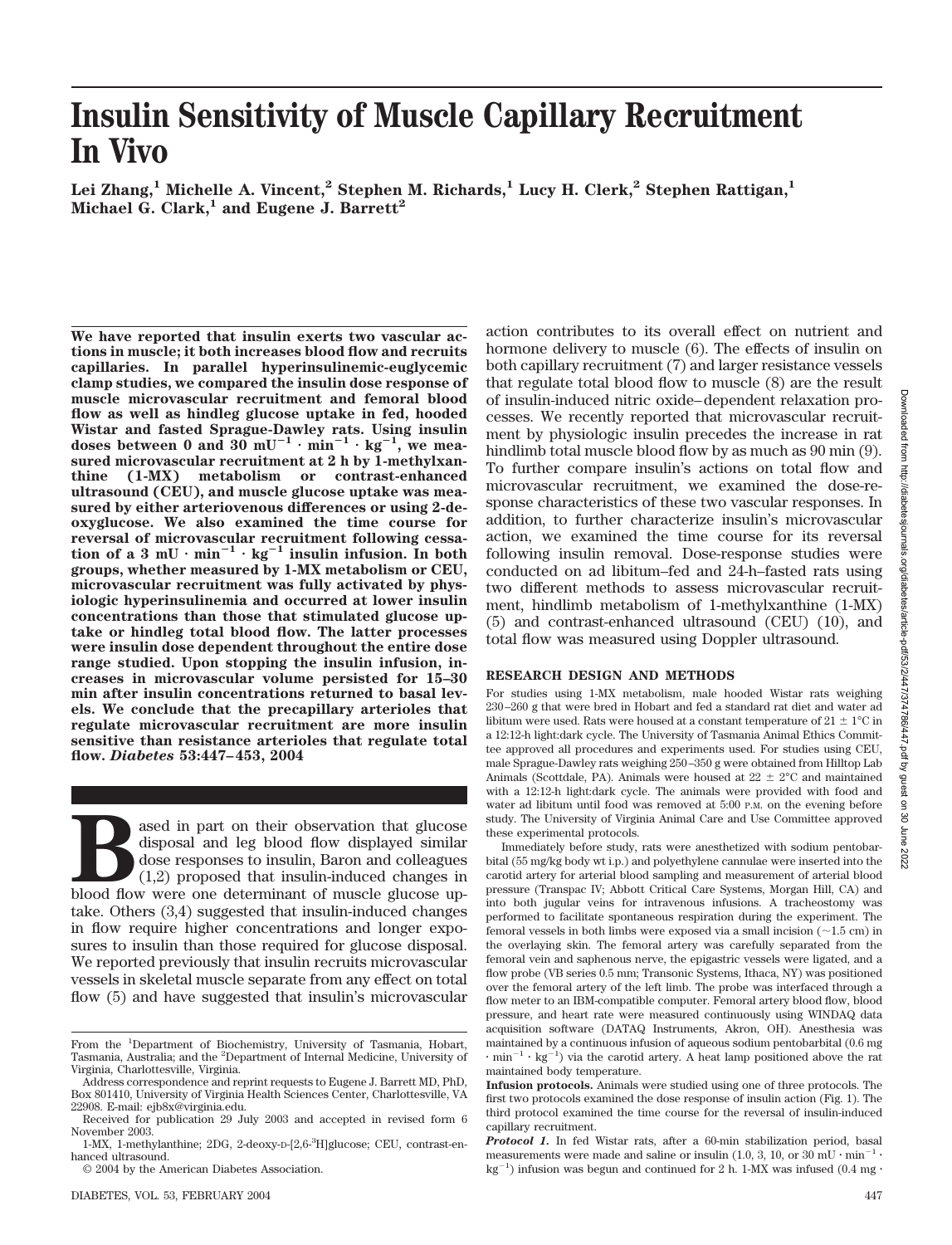

#### **FIG. 1. Experimental protocols 1 and 2. A-V, arteriovenous.**

 $min^{-1}$  · kg<sup>-1</sup> × 1 h) for the last 60 min of the 2-h clamp, with a bolus of allopurinol (10  $\mu$ mol/kg) 5 min before the infusion commenced. This allowed partial inhibition of the activity of xanthine oxidase and constant arterial concentrations of 1-MX to be maintained throughout the experiment. In these fed animals,  $45$  min before the completion of each experiment, a  $50$ - $\mu$ Ci bolus of 2-deoxy-D-[2,6-3 H]glucose (2DG) (specific activity: 44.0 Ci/mmol; Amersham Life Science, Piscataway, NJ) in saline was administered. Plasma samples (20  $\mu$ ]) were collected at 15, 30, and 45 min to determine plasma clearance of the radioactivity. Duplicate arterial and venous samples  $(300 \mu)$  were taken at the end of the experiment, immediately centrifuged, and  $100 \mu$  of the plasma mixed with  $20 \mu l$  of  $2 \text{ mol/l}$  perchloric acid. The perchloric acid-treated samples were then stored at  $-20^{\circ}$ C until assayed for 1-MX. At the conclusion of the experiment, the soleus, plantaris, gastrocnemius white, gastrocnemius red, extensor digitorum longus, and tibialis muscles were removed, clamp frozen in liquid nitrogen, and stored at  $-80^{\circ}\text{C}$  until assayed for  $[^{3}H]2DG$ uptake.

*Protocol 2.* In the fasted Sprague-Dawley animals, again after a 60-min basal period during which heart rate, blood pressure, and respirations were stable, basal measurements were made and saline or insulin infusion was begun and continued for 2 h. To measure microvascular volume, perfluorocarbon gas– filled albumin-coated microbubbles (Optison; Mallinckrodt Medical, Hazelwood,  $MO$ ) were infused intravenously at 120  $\mu$ *l*/min for 2 min before and during 3 min of ultrasound data acquisition to measure microvascular volume at baseline and at 2 h of infusion of either saline or insulin at doses of 1.5, 3.0, or 10 mU $\cdot$  min<sup>-1</sup> $\cdot$  kg<sup>-1</sup> for 2 h, while euglycemia was maintained using a variable rate infusion of 30% glucose.

*Protocol 3.* To define the time course for the cessation of the microvascular action of insulin, ad libitum–fed, hooded Wistar rats were infused with saline or insulin  $(3 \text{ mU} \cdot \text{min}^{-1} \cdot \text{kg}^{-1})$  was infused for 1 h while euglycemia was maintained using a variable rate infusion of 30% glucose. The insulin infusion was discontinued (euglycemia continued to be maintained) and at 0, 15, 30, or 60 min after the insulin infusions ceased, blood samples were taken to measure 1-MX metabolism. In these experiments, regardless of the cessation interval, 1-MX was infused  $(0.4 \text{ mg} \cdot \text{min}^{-1} \cdot \text{kg}^{-1})$  for the last 60 min with a bolus of allopurinol 10  $\mu$ mol/kg, as described above.

In all protocols, the total blood volume withdrawn from the animals before the final arterial and venous samples did not exceed 1.5 ml and was easily compensated by the volume of fluid infused.

**CEU.** Measurements of hindlimb video intensity were performed as previously reported (11). Briefly, a linear-array transducer interfaced with an ultrasound system (HDI-5000; Phillips Ultrasound, Santa Ana, CA) was positioned over the right hindlimb of the rat to image the proximal adductor muscle group (adductor magnus and semimembranosus), which comprises -5% slow-twitch oxidative, 30% fast-twitch oxidative-glycolytic, and 65% fast-twitch glycolytic fibers (12), and secured for the duration of the experiment. Pulse inversion imaging was performed at a transmission frequency of 3.3 MHz and a mechanical index of 0.8. The acoustic focus was set at the midportion of the muscles. Gain settings were optimized and held constant, and data were recorded on 1.25-cm videotape. Perfluorocarbon gas–filled, albumin-coated microbubbles (Optison; Mallinckrodt Medical) were infused intravenously at 120  $\mu$ *l*/min for 2 min preceding and over the 3-min duration of data acquisition. The acoustic signal that is generated from the microbubbles when exposed to ultrasound is proportional to the concentration of microbubbles within the volume of tissue being imaged. Essentially, all microbubbles within the ultrasound beam are destroyed in response to a

single pulse of high-energy ultrasound, and as the time between each pulsing interval is prolonged, the beam becomes progressively replenished with microbubbles. Eventually, the beam will be fully replenished and further increases in the time between each pulsing interval will not produce a change in tissue opacification. The plateau video intensity reached at long pulsing intervals provides a measurement of microvascular blood volume.

Images were acquired at pulsing intervals from 1 to 20 s. Image analysis was performed off-line. Frames were aligned by cross-correlating several frames at each pulsing interval, and these were separately averaged and digitally subtracted from images obtained during continuous imaging, which served as background. Using images acquired with delays of 0.5 s as background allowed for the elimination of larger vessels (velocity  $\rm {> 0.1~cm/s})$ that fill promptly. The background-subtracted video intensity at each pulsing interval was measured from the muscle, and pulsing interval versus video intensity data were fitted to the function,  $y = A(1 - e^{-\beta t})$ , where *y* is video intensity, *t* is the pulsing interval, *A* is plateau video intensity (an index of microvascular volume), and  $\beta$  is the rate constant, which provides a measure of flow velocity in the microvasculature.

**2-Deoxyglucose uptake assay.** Individual frozen muscles from the hooded Wistar rats obtained at the end of the insulin infusion were ground under liquid nitrogen and homogenized using an Ultra Turrax. Free and phosphorylated [3 H]2DG were separated by ion-exchange chromatography using an anion exchange resin (AG1-X8). Biodegradable Counting Scintillant-BCA (Amersham) was added to each radioactive sample and radioactivity determined using a scintillation counter (Beckman LS3801; Carlsbad, CA). From this measurement and a knowledge of plasma glucose and the time course of plasma 2DG disappearance,  $R_a$ , which reflects glucose uptake into the muscle, was calculated as previously described by others (13,14).

**Analytical methods.** Whole-blood glucose was measured by the glucose oxidase method. Insulin was measured by immunoassay using human insulin standards. Plasma 1-MX, allopurinol, and oxypurinol concentrations were measured by reverse-phase high-performance liquid chromatography as described previously (5,15). 1-MX metabolism was calculated from arteriovenous plasma 1-MX difference multiplied by femoral blood flow and is expressed in nanomoles per minute.

**Data presentation and statistical analyses.** All data are expressed as means  $\pm$  SE. Mean femoral blood flow, mean heart rate, and mean arterial blood pressure were calculated from 5-s subsamples of the data, representing  $\sim$  500 flow and pressure measurements every 15 min. Vascular resistance in the hindleg was calculated as mean arterial blood pressure in millimeters of mercury divided by femoral blood flow in milliliters per minute and expressed as resistance units (RUs). Hindlimb glucose uptake was calculated from arteriovenous glucose multiplied by femoral blood flow. The differences between treatment groups were examined using one-way ANOVA, repeatedmeasures ANOVA, or *t* tests as indicated in results. All tests were performed using the SigmaStat statistical program (Jandel Software, San Rafael, CA).

#### **RESULTS**

In rats studied using protocols 1 and 2, heart rate and blood pressure were stable and unchanged throughout the 2-h insulin clamp. Blood glucose was clamped at 4.0 mmol/l in the fasted rats and 4.3 mmol/l in the fed rats throughout the insulin infusions. The glucose infusion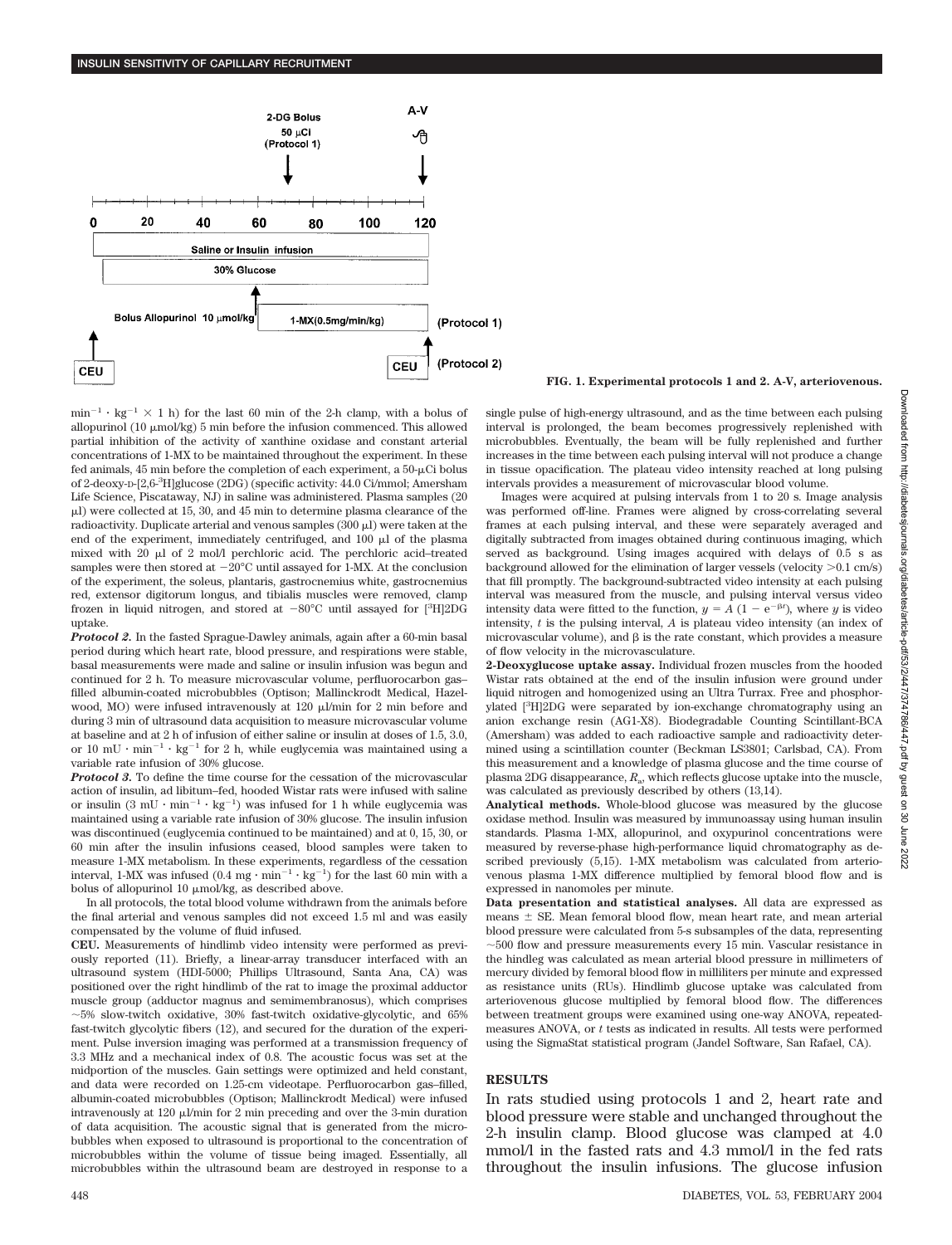Steady-state values from hyperinsulinemic-euglycemic glucose clamps at various insulin infusions

| Insulin infusion rate<br>$(mU \cdot kg^{-1} \cdot min^{-1})$ | Glucose<br>infusion rate<br>$(mg \cdot kg^{-1} \cdot min^{-1})$ | Plasma insulin<br>(pmol/l) |
|--------------------------------------------------------------|-----------------------------------------------------------------|----------------------------|
| Fed                                                          |                                                                 |                            |
| $0$ (saline)                                                 |                                                                 | $337.4 \pm 31.4$           |
|                                                              | $2.0 \pm 0.3^*$                                                 | $356.3 \pm 42.8$           |
| 3                                                            | $12.0 \pm 0.3^*$                                                | $638.1 \pm 84.0^*$         |
| 10                                                           | $22.0 \pm 0.9*$                                                 | $1,985.4 \pm 230.4^*$      |
| 30                                                           | $25.5 + 1.2*$                                                   | $9,666.5 \pm 659.6^*$      |
| Fasted                                                       |                                                                 |                            |
| $0$ (saline)                                                 | $\theta$                                                        | $270.1 \pm 46.1$           |
| 1.5                                                          | $2.6 \pm 0.7*$                                                  | $425.0 \pm 96.9$           |
| 3                                                            | $7.1 \pm 0.7^*$                                                 | $521.4 \pm 50.4*$          |
| 10                                                           | $18.4 \pm 0.9^*$                                                | $1,679.2 \pm 130.0*$       |

Data are means  $\pm$  SE. \*Significantly different from saline ( $P \le 0.05$ ).

rates required to maintain euglycemia at 2 h increased progressively with insulin dose in both the fed and fasted rats (Table 1). Plasma insulin concentrations likewise rose progressively with increasing rates of insulin infusion (Table 1).

Figures 2 and 3 show the changes in femoral blood flow seen in the fed and fasted rats over the course of the 2-h insulin infusion. At very low insulin doses, there was no



**FIG. 2. Time course for the change in femoral blood flow (***A***) and vascular resistance (***B***) during saline or insulin infusions in ad libitum– fed, hooded Wistar rats. Six to eight animals were studied in each**  $\mathbf{g}$ roup.  $\blacktriangledown$ , saline;  $\bigcirc$ , 1 mU insulin;  $\mathbf{0}$ , 3 mU insulin;  $\Box$ , 10 mU insulin;  $\blacksquare$ , **30 mU insulin.**



**FIG. 3. Time course for the change in femoral blood flow (***A***) and vascular resistance (***B***) during saline or insulin infusions in overnightfasted Sprague-Dawley rats. Six to eight animals were studied in each group.**

significant change in blood flow throughout the 2-h insulin infusion in either group. As the insulin dose was increased, femoral flow rose more markedly and changes were seen sooner after starting the insulin infusion. These changes were more marked in the fed, hooded Wistar rats. Inasmuch as heart rate and blood pressure did not change in either protocol 1 or 2, the observed increase in flow could be attributed to changes in hindlimb vascular resistance. Figures 2 and 3 illustrate the changes in vascular resistance seen over time in the rats fed ad libitum and the rats fasted overnight, respectively. Vascular resistance did not differ between saline and either 1- or  $1.5 \text{ mU} \cdot \text{min}^{-1} \cdot \text{kg}^{-1}$ insulin infusions in either the fed or fasted rats, respectively. With the  $3.0 \text{-mU} \cdot \text{min}^{-1} \cdot \text{kg}^{-1}$  insulin infusion, femoral blood flow began to increase at the end of the first hour and rose further during the second hour in the fed animal and tended to increase between 1–2 h in the fasted rats, though this was not statistically significant. With insulin doses of 10 mU  $\cdot$  min<sup>-1</sup>  $\cdot$  kg<sup>-1</sup> or greater, vascular resistance declined significantly in both groups and the response occurred earlier as the insulin dose was further increased in the fed rats.

Glucose uptake by rat hindlimb rose with increasing insulin doses in both the fasted and fed rats (Fig. 4). In both groups, the lowest dose of insulin failed to increase glucose uptake, but with doses  $\geq 3$  mU  $\cdot$  min<sup>-1</sup>  $\cdot$  kg<sup>-1</sup>, glucose uptake rose significantly in both groups. In the fed animals, where glucose disposal was also measured using 2DG uptake, a similar pattern was seen for individual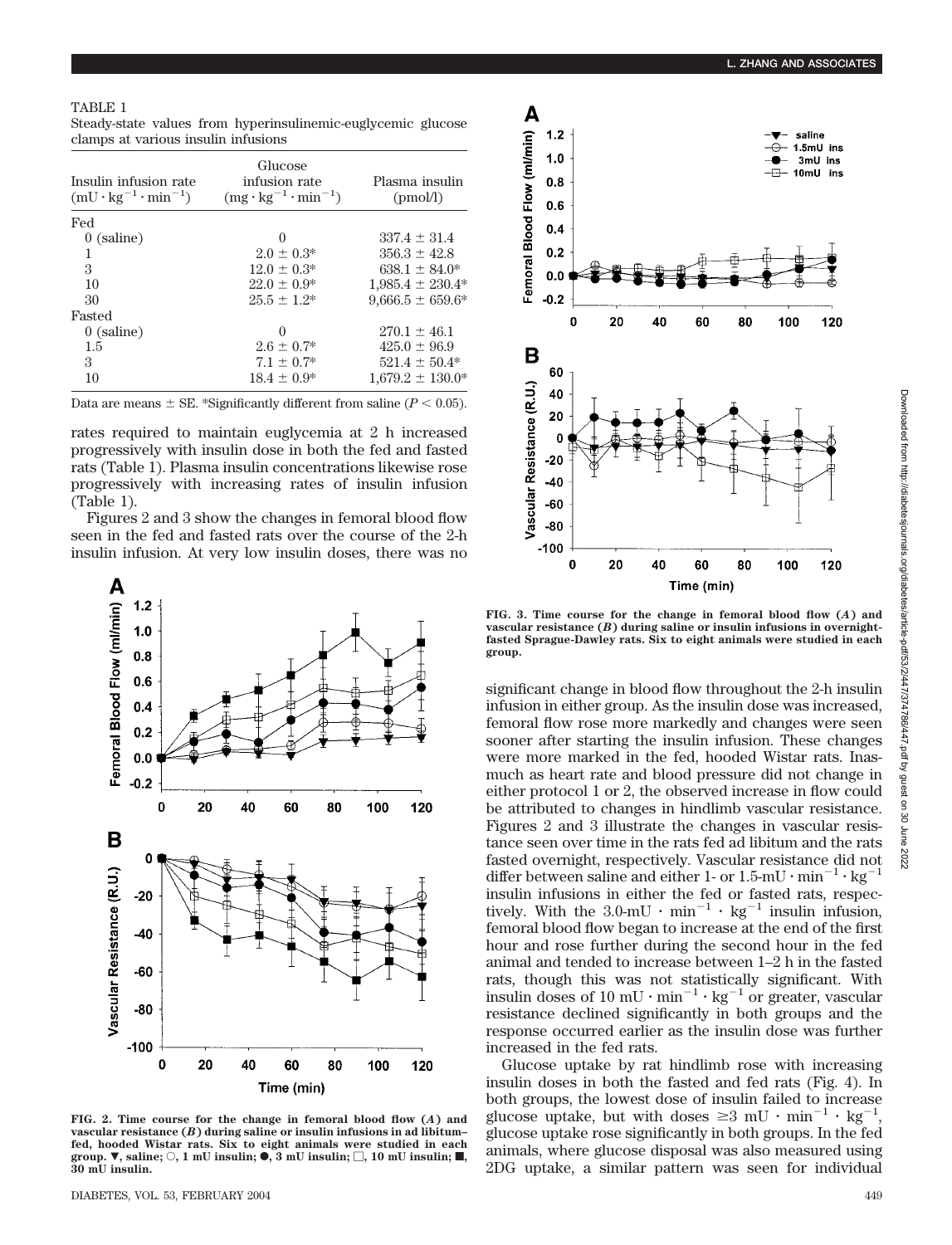



**FIG. 4. The rate of hindlimb glucose uptake at the end of the 2 h of insulin infusion (arteriovenous glucose concentration times blood flow) in ad libitum–fed (***A***) and overnight-fasted (***B***) rats.**

muscles as well as for the aggregate pool of muscle tissues (Fig. 5).

Figure 6 shows the observed changes in microvascular recruitment (microvascular blood volume) in hindlimb muscle measured by 1-MX in the fed rats and by CEU in the fasted animals as a function of insulin dosage. The two methods gave similar outcomes, regardless of whether the animals were fasted or fed. In the fed animals given even the lowest dose of insulin  $(1 \text{ mU} \cdot \text{min}^{-1} \cdot \text{kg}^{-1})$ , hindlimb 1-MX metabolism increased. There was a further small rise

**FIG. 6.** *A***: The rate of 1-MX disappearance across the rat hindlimb at the end of the 2-h infusion of saline or insulin at each dose to ad libitum–fed, hooded Wistar rats.** *B***: The changes in microvascular volume (CEU) seen between baseline and 2 h in overnight-fasted** Sprague-Dawley rats.  $n = 6-8$  rats in each group. \*Significant differ**ences between insulin and the saline-infused animals (***P* **< 0.05).**

in 1-MX hindlimb metabolism as the insulin dose increased to 3 mU  $\cdot$  min<sup>-1</sup>  $\cdot$  kg<sup>-1</sup>, but no further increase despite much greater increases in total flow in these animals at high insulin doses (Fig. 2). In fasted rats, video intensity began to rise even with the lowest dose of insulin infused, although this increment was not statistically significant  $(P = 0.067)$ . However, doses of 3 mU  $\cdot$  min<sup>-1</sup>  $\cdot$  kg<sup>-1</sup>

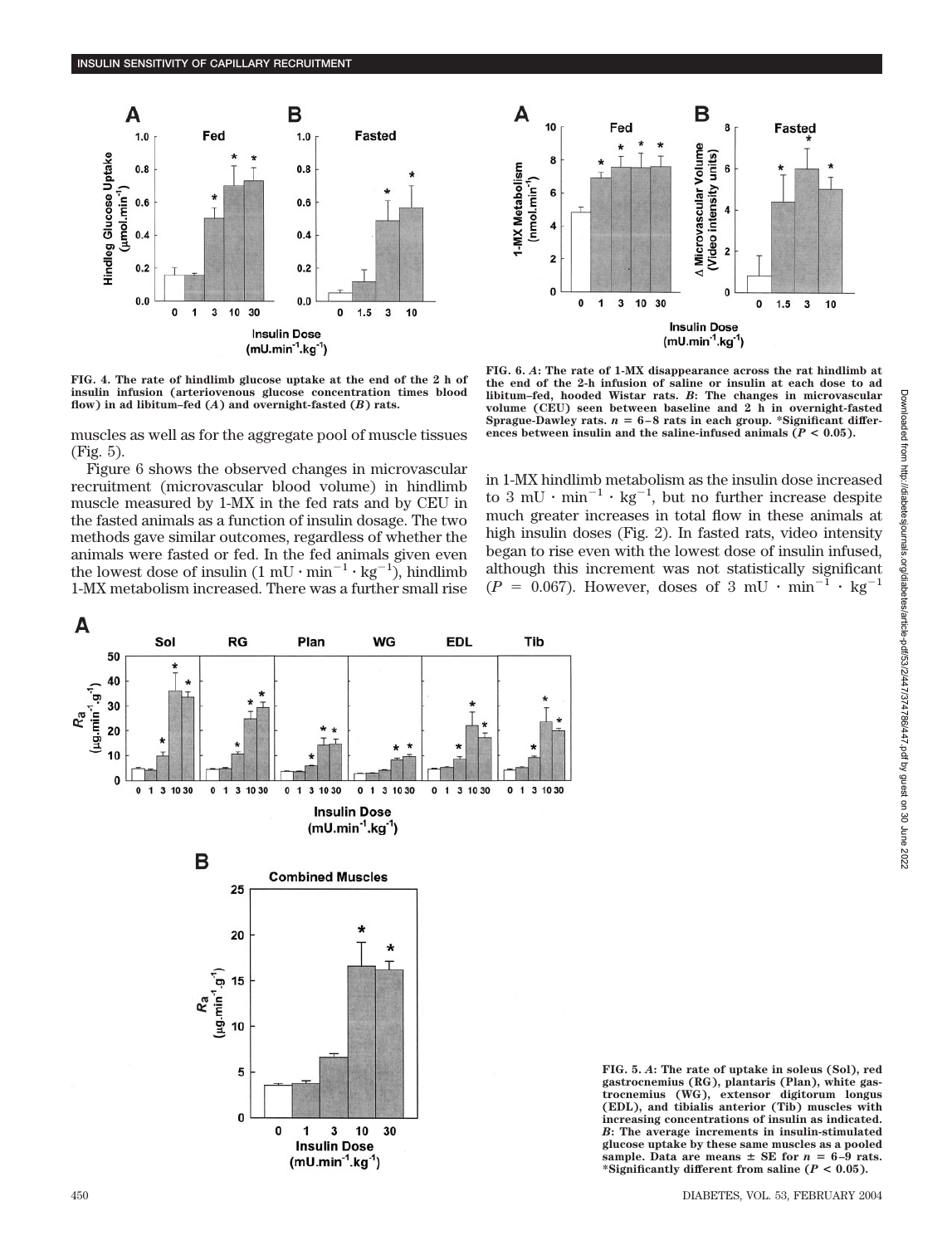

**FIG. 7. Plasma insulin concentration and 1-MX metabolism after**  $\text{stopping the 1-h, 3-mU}\cdot\text{min}^{-1}\cdot\text{kg}^{-1}$  insulin infusion. Data are means  $\pm$ **SE** for basal ( $n = 7-8$  animals in each group). \*Significantly different from basal values  $(P < 0.05)$ .

appeared to fully recruit microvascular volume, and higher doses did not further stimulate it.

Figure 7 shows the time course for the reversal of microvascular recruitment in fed rats following cessation of a 1-h hyperinsulinemic-euglycemic clamp at 3 mU  $min^{-1}$  · kg<sup>-1</sup> (protocol 3). Plasma insulin decreased within 15 min to basal, but 1-MX metabolism remained activated until 30 min after insulin infusion had stopped (Fig. 7*B*). Euglycemia was maintained following cessation of insulin infusion, but the glucose infusion could be discontinued within 30 min. The plasma 1-MX concentration remained stable throughout this time.

#### **DISCUSSION**

Two important findings emerge from this study. First, the current dose-response findings provide further support for insulin having two discrete actions on the arterial vasculature in skeletal muscle. One action involves dilation of resistance arterioles that regulate total blood flow to the hindlimb. This action is analogous to that described by multiple authors in human leg and arm muscle, where total flow has been measured by a variety of methods. As reported in the introduction, while there is virtually uniform acknowledgment of this action of insulin to enhance total flow (16–18), there is considerable divergence of the findings among investigators with regard to the dose relationship between insulin and increases in blood flow and as a result, the physiologic importance of this action of insulin to stimulate glucose disposal (4).

We have a previously observed that in both the rat

hindlimb (5) and human forearm (19), insulin exerts a second action to recruit microvascular elements (presumably capillaries) and that this action can be separated from the actions of insulin on resistance arterioles. This second vascular action presumably occurs further down the arterial tree at terminal arterioles that regulate the distribution of flow to individual fibers. The current dose responses seen in both fed and fasted rats further clarifies that this action of insulin can be separated from the actions of insulin on total blood flow. In both fed and fasted animals using two different strains of rodents, microvascular recruitment required less insulin than enhancement of total flow. Ad libitum feeding (and the insulin secretion that would accompany this) did not appear to affect the response to intravenously infused insulin. However, because of the time required for surgical preparation of the animals, several hours had elapsed since rats had access to food, and the last time feeding had occurred during the overnight period was not monitored. As there were no differences in the basal insulin concentrations between the two groups of rats, the last feeding may have been 6 or 8 h earlier.

The current observations in rats are consistent with observations we have made previously in the human forearm, where raising insulin concentration from fasting levels to  ${\sim}60$   $\mu$ U/ml increased forearm microvascular volume without affecting total forearm flow (19). In the current study, both the 1-MX and CEU measurements were made after 2 h of steady-state saline or insulin infusion. We previously observed in the rat hindlimb that insulin at doses of  $3 \text{ mU} \cdot \text{min}^{-1} \cdot \text{kg}^{-1}$  increases microvascular volume within 30 min. In both those and the current studies with either fed or overnight-fasted animals, there was no increase in total blood flow at this insulin dose during the first 1 h of the infusion (11).

The observation that the effect of insulin on microvascular recruitment saturates at insulin infusion rates between 1 and 3 mU  $\cdot$  min<sup>-1</sup>  $\cdot$  kg<sup>-1</sup>, whereas total flow continues to increase with increments of insulin infusion rates between 3 and 10  $\text{mU}\cdot \text{min}^{-1}\cdot \text{kg}^{-1}$  and increases further between 10 and 30 mU $\cdot$  min<sup>-1</sup> $\cdot$  kg<sup>-1</sup>, suggests that microvascular insulin sensitivity is quite distinct from that of resistance vessels. This apparent difference in insulin sensitivity cannot be attributed to differences in measurement sensitivity for total flow and capillary recruitment. We estimate that we would have  $>80\%$  power to detect a 30% change in hindlimb blood flow by studying six animals  $(\alpha < 0.05)$ . The change in microvascular recruitment was  $\sim$  50% at the lowest insulin dose used.

Although we observed that capillary recruitment is also more sensitive than glucose disposal to small increments in plasma insulin, some caution must be used in this comparison because considerable data indicate that there is a concentration gradient for insulin between the vascular and interstitial compartments within muscle, and the insulin concentration in the interstitium may be only one-half that of the plasma (20,21). In addition, the arteriovenous glucose measurement is not a very sensitive measure of glucose metabolism. However, measurement of glucose uptake by 2DG is very sensitive, and flow does not enter the calculation. We are confident that even small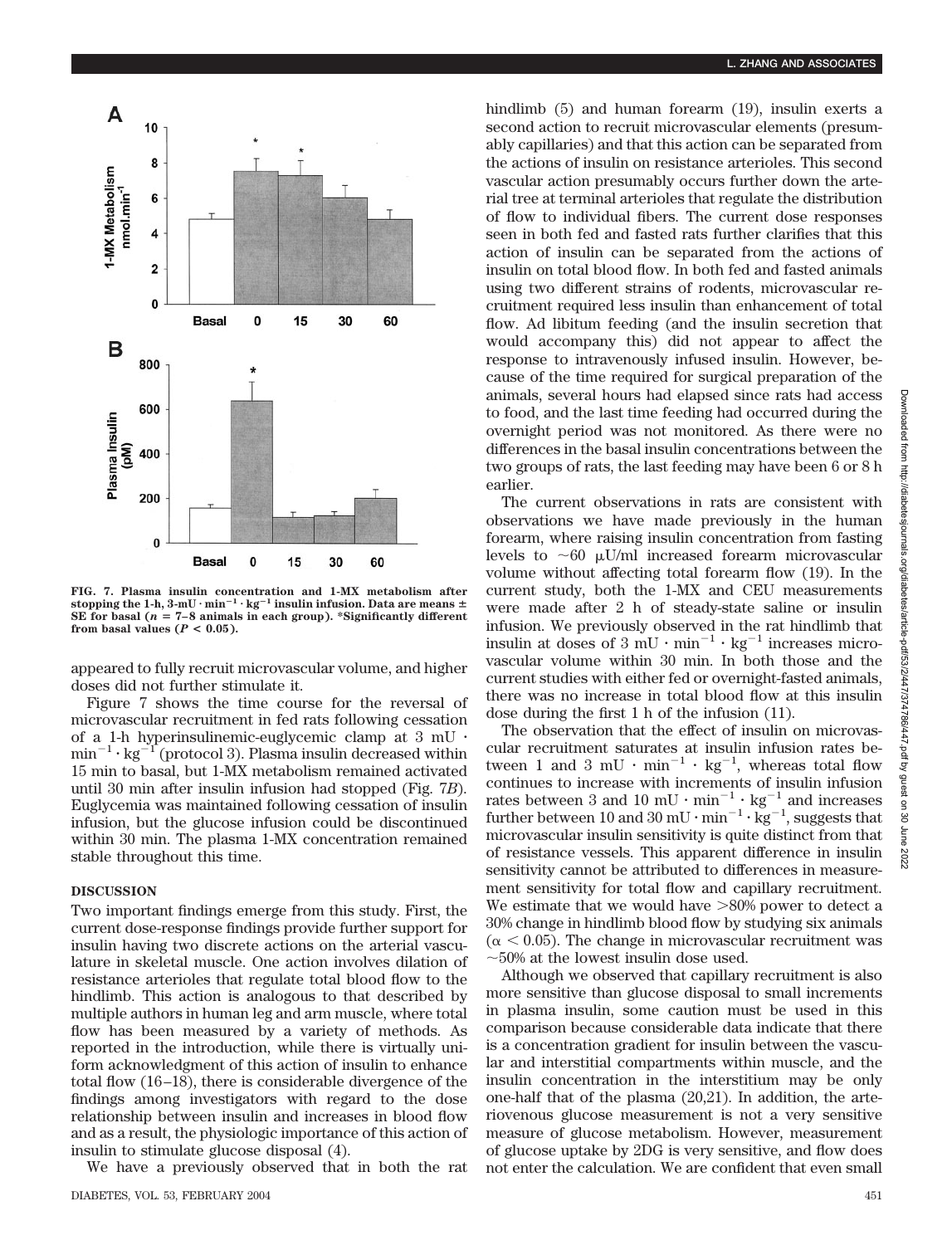(30–50%) increases in glucose uptake would be detectable with this method.

Second, although plasma insulin levels and muscle glucose uptake (data not shown) return to basal levels within 15 min of stopping the insulin infusion, 1-MX metabolism required a further 15 min to reach basal. This suggests that the signaling mechanisms involved in capillary recruitment differ from those involved in glucose uptake. There is evidence that capillary recruitment (7) and total blood flow (8) are each nitric oxide dependent and that nitric oxide production in endothelial cells involves a phosphorylation cascade from the insulin receptor via insulin receptor substrate-1, phosphatidylinositol 3-kinase, and Akt to endothelial nitric oxide synthase (22). Thus, although sharing some elements of the insulinsignaling cascade with glucose transport, the slow reversal of microvascular recruitment may reflect lower phosphatase activity at one or more steps in the insulin-signaling cascade. This could also increase the sensitivity of capillary recruitment to activation by insulin. Further work will be needed to resolve this issue.

A greater sensitivity to insulin and a slower reversal from activation for capillary recruitment may each confer an advantage for insulin (21) and glucose (23) delivery to muscle by ensuring that optimal muscle glucose storage occurs after meals. Capillary recruitment generally affords a greater available surface area for nutrient exchange with the muscle cells for glucose and nutrient uptake. To have it activated early (9) and by lower insulin concentrations would facilitate delivery of glucose and insulin to the myocytes. A slow reversal following the decline of the peak of plasma insulin at the end of the absorptive state could allow washout of insulin from muscle for clearance by liver and kidney. In this manner, anabolic processes stimulated by insulin in the myocytes would be more readily reversed. This might limit late hypoglycemia.

Even with the different methodological approaches for determining capillary recruitment, it is apparent that this is stimulated at insulin concentrations that are lower than those that appeared to be required to stimulate glucose uptake by the hindleg or 2DG uptake into muscles. The observation that video intensity and hindlimb 1-MX metabolism are fully stimulated using insulin infusions of 3 mU  $\cdot$  min<sup>-1</sup>  $\cdot$  kg<sup>-1</sup> while increasing insulin dosage beyond 3  $mU \cdot min^{-1} \cdot kg^{-1}$  progressively increases femoral flow and glucose uptake supports the hypothesis that steps in insulin action beyond any effect on capillary recruitment are important determinants of muscle glucose uptake. Indeed, at very high insulin concentrations, when the extraction ratio for glucose across a muscle bed approaches 50%, it would be predicted on theoretical grounds (24) and is observed experimentally (8) that total blood flow would be a determinant of glucose uptake. However, at more physiologic insulin concentrations, capillary recruitment is likely a necessary primary response for insulin-stimulated glucose uptake. Impairment of this process, as occurs in the genetically obese Zucker rat, has a marked effect on muscle glucose uptake (25). It is also probable that fatty acid uptake by muscle is also impaired when capillary recruitment is impaired (26).

In other studies, we have observed that inhibition of microvascular recruitment, either directly by vasoactive

agents like  $\alpha$ -methyl serotonin (15) or the nitric oxide inhibitor  $L$ -NAME (7) or with tumor necrosis factor- $\alpha$  (27) or free fatty acids (28) blunts insulin-stimulated glucose disposal in muscle. The latter two agents almost certainly affect glucose disposal at sites beyond any action of insulin in the vasculature. The actions of L-NAME and  $\alpha$ -methyl serotonin are more strongly suggestive of a role for a vascular action of insulin in glucose disposal. Indeed, in studies (7) using low doses of insulin and early measurements, when insulin has not affected resistance vessels and total flow is unchanged, blocking microvascular recruitment by L-NAME diminishes glucose disposal significantly. Taken together with the current observations, this would suggest that microvascular recruitment is necessary for the full expression of the action of insulin to stimulate glucose disposal but in itself is not sufficient to enhance muscle glucose uptake.

It is relevant to note that because measurements of limb blood flow and capillary recruitment require the animals to be motionless, the experiments were conducted under pentobarbital anesthesia. Pentobarbital at the level used in the current study does not significantly affect heart rate or mean arterial blood pressure, but muscle blood flow and glucose uptake, particularly by muscles rich in red-type fibers, are decreased (14). However, neither basal nor insulin-stimulated glucose uptake by white fiber–type muscles is affected by pentobarbital anesthesia (14).

In summary, the current studies demonstrate that insulin recruits microvasculature within skeletal muscle at concentrations lower than those required to enhance total muscle blood flow and lower than those needed to stimulate glucose disposal. Recruitment of microvasculature alone does not seem to be a sufficient stimulus to enhance the glucose disposal but is necessary to obtain the optimal metabolic response to insulin in muscle. Persistence of microvascular recruitment after insulin withdrawal may facilitate the delivery of nutrients to muscle for a brief time after the postprandial rise in insulin has subsided.

## **ACKNOWLEDGMENTS**

This work was supported in part by grants from the National Health and Medical Research Council and the National Heart Foundation of Australia and from National Institutes of Health Grant R01 DK-057878-01A1.

### **REFERENCES**

- 1. Laasko M, Edelman SV, Brechtel G, Baron AD: Decreased effect of insulin to stimulate skeletal muscle blood flow in obese man. *J Clin Invest* 85:1844–1852, 1990
- 2. Baron A: Hemodynamic actions of insulin. *Am J Physiol* 267:E187–E202, 1994
- 3. Nuutila P, Raitakari M, Laine H, Kirvela O, Takala T, Utrlainen T, Makimattila S, Pitkanen O, Routsalainen U, Lida H, Knuuti J, Yki-Jarvinen H: Role of blood flow in regulating insulin-stimulated glucose uptake in humans: studies using bradykinin, [15O]water, and [18F]fluoro-deoxyglucose and positron emission tomagraphy. *J Clin Invest* 97:1741–1747, 1996
- 4. Yki-Jarvinen H, Utriainen T: Insulin-induced vasodilatation: physiology or pharmacology? *Diabetologia* 41:369–379, 1998
- 5. Rattigan S, Clark MG, Barrett EJ: Hemodynamic actions of insulin in rat skeletal muscle: evidence for capillary recruitment. *Diabetes* 46:1381–1388, 1997
- 6. Clark MG, Wallis MG, Barrett EJ, Vincent MA, Richards SM, Clerk LH, Rattigan S: Capillary recruitment and its role in metabolic regulation: a focus on insulin action in skeletal muscle. *Am J Physiol* 284:E241–E258, 2003